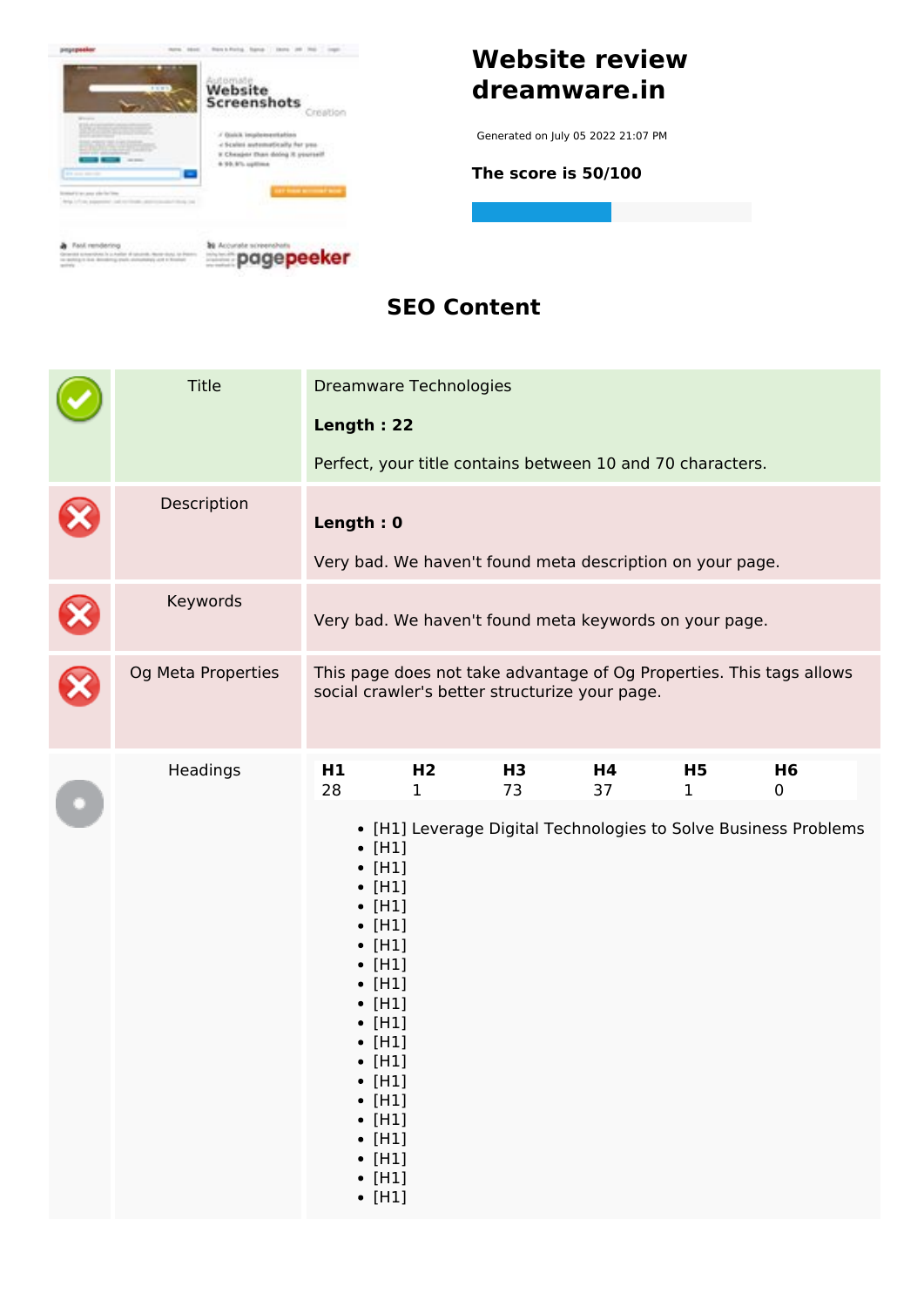- $\bullet$  [H1]
- $\bullet$  [H1]
- $\cdot$  [H1]
- $\bullet$  [H1]
- $\bullet$  [H1]
- $\bullet$  [H1]
- $\bullet$  [H1]
- $\bullet$  [H1]
- [H2] Everybody's Choice!
- [H3] Result aimed Digital Transformation
- [H3] Digital Transformation is,
- [H3] Solutions for Micro Businesses & Individuals
- [H3] Startup Solutions
- [H3] Enterprise Software Solutions
- [H3] Brand Facelifting
- [H3] Digital Marketing & Social Media Management
- [H3] Search Engine Optimization & Search Engine Marketing
- [H3] How It Works?
- [H3] Deliberate
- [H3] Design
- [H3] Develop
- [H3] Experience is Designed!
- [H3]
- $\bullet$  [H3] UI / UX
- [H3] No-code
- [H3] Coding
- [H3] AI & Machine Learning
- [H3] Digital Media
- [H3] Graphics Designing & Art
- [H3] User Experience
- [H3] Product Design
- [H3] Digital Marketing
- [H3] Branding
- [H3] Development
- [H3] We create a Difference!
- [H3] We create a Difference!
- [H3] React
- [H3] Flutter
- [H3] PHP
- [H3] lava
- [H3] Spring
- $\bullet$  [H3] HTML5
- $\bullet$  [H3] CSS3
- [H3] Sass
- [H3] Bootstrap
- [H3] lavaScript
- [H3] NodeJS
- [H3] Python
- [H3] Django
- $\bullet$  [H3] AWS
- [H3] Azure
- [H3] Google Cloud
- [H3] Jenkins
- [H3] MySQL
- [H3] PostgreSQL
- [H3] MongoDB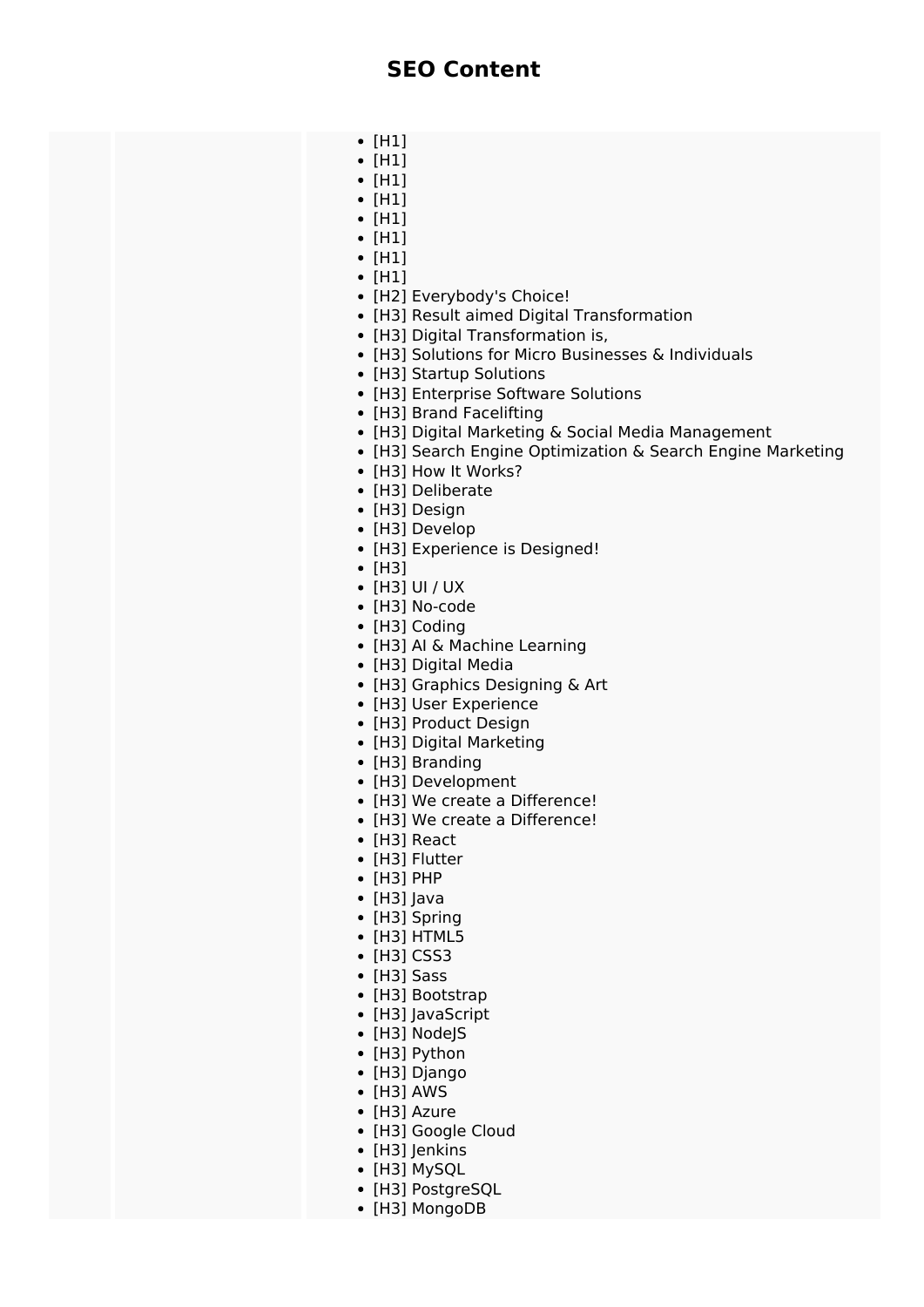- [H3] Figma
- [H3] Adobe Illustrator
- [H3] Photoshop
- [H3] Canva
- [H3] Jupyter
- [H3] TensorFlow
- $\cdot$  [H3] 200+
- [H3] 30+
- $\bullet$  [H3] 5
- $\cdot$  [H3] 5000+
- [H3] Our Team Members
- [H3] John Smith
- [H3] John Doe
- [H3] David Warner
- [H3] Steven Smith
- [H3] David Walker
- [H3] What Our Users Say
- [H3] Frequently Asked Question
- [H3] Our Packages
- [H3] Basic Plan
- [H3] Advanced Plan
- [H3] Expert Plan
- [H3] Useful Links
- [H3] Support
- [H3] Contact Info (India)
- [H3] Contact Info (US)
- [H4] We tailor make Solutions & Strategies for...
- [H4] React
- [H4] Flutter
- [H4] PHP
- [H4] lava
- [H4] Spring
- $\bullet$  [H4] HTML5
- $\bullet$  [H4] CSS3
- [H4] Sass
- [H4] Bootstrap
- [H4] JavaScript
- [H4] NodeJS
- [H4] Python
- [H4] Django
- $\bullet$  [H4] AWS
- [H4] Azure
- [H4] Google Cloud
- [H4] Firebase
- [H4] Jenkins
- [H4] MySOL
- [H4] PostgreSQL
- [H4] MongoDB
- [H4] Figma
- [H4] Adobe Illustrator
- [H4] Photoshop
- [H4] Canva
- [H4] Jupyter
- [H4] TensorFlow
- [H4] John Smith
- [H4] John Doe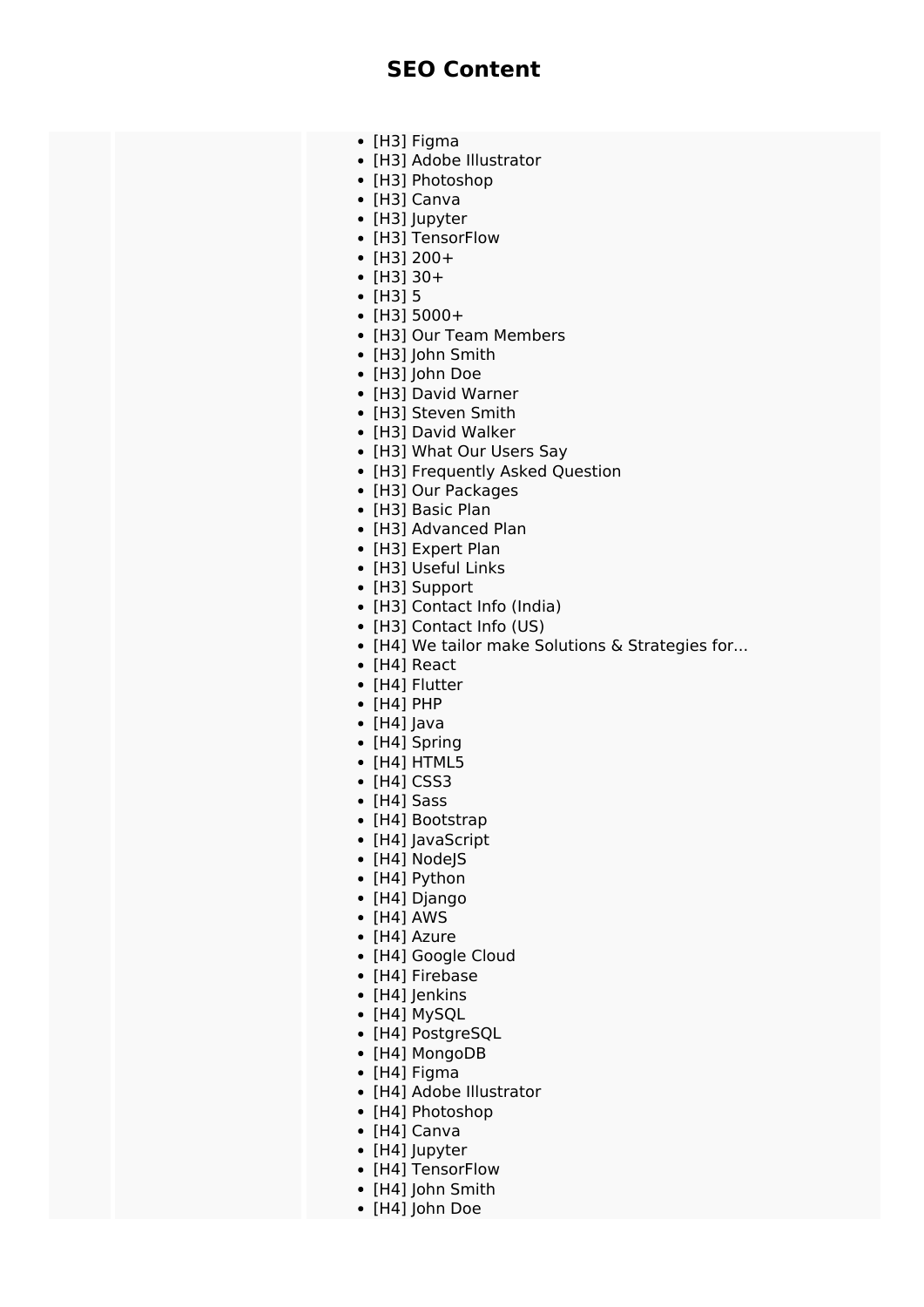#### **SEO Content**

|                        | • [H4] Steven Smith<br>• [H4] Steven<br>• [H4] Walker<br>• [H4] David Warner<br>• [H4] Begin Your Digital Transformation Journey TODAY!<br>• [H4] Subscribe for the latest Updates<br>• [H4] Dreamware<br>• [H5] Free Consultation Call |
|------------------------|-----------------------------------------------------------------------------------------------------------------------------------------------------------------------------------------------------------------------------------------|
| Images                 | We found 30 images on this web page.<br>4 alt attributes are empty or missing. Add alternative text so that<br>search engines can better understand the content of your images.                                                         |
| <b>Text/HTML Ratio</b> | Ratio: 33%<br>Ideal! This page's ratio of text to HTML code is between 25 and 70<br>percent.                                                                                                                                            |
| Flash                  | Perfect, no Flash content has been detected on this page.                                                                                                                                                                               |
| Iframe                 | Great, there are no Iframes detected on this page.                                                                                                                                                                                      |

### **SEO Links**

| <b>URL Rewrite</b>                | Good. Your links looks friendly!                          |  |  |
|-----------------------------------|-----------------------------------------------------------|--|--|
| Underscores in the<br><b>URLs</b> | Perfect! No underscores detected in your URLs.            |  |  |
| In-page links                     | We found a total of 17 links including 2 link(s) to files |  |  |
| <b>Statistics</b>                 | External Links: noFollow 0%                               |  |  |
|                                   | External Links: Passing Juice 23.53%                      |  |  |
|                                   | Internal Links 76.47%                                     |  |  |

## **In-page links**

| Anchor | Гуре | Juice |  |
|--------|------|-------|--|
|        |      |       |  |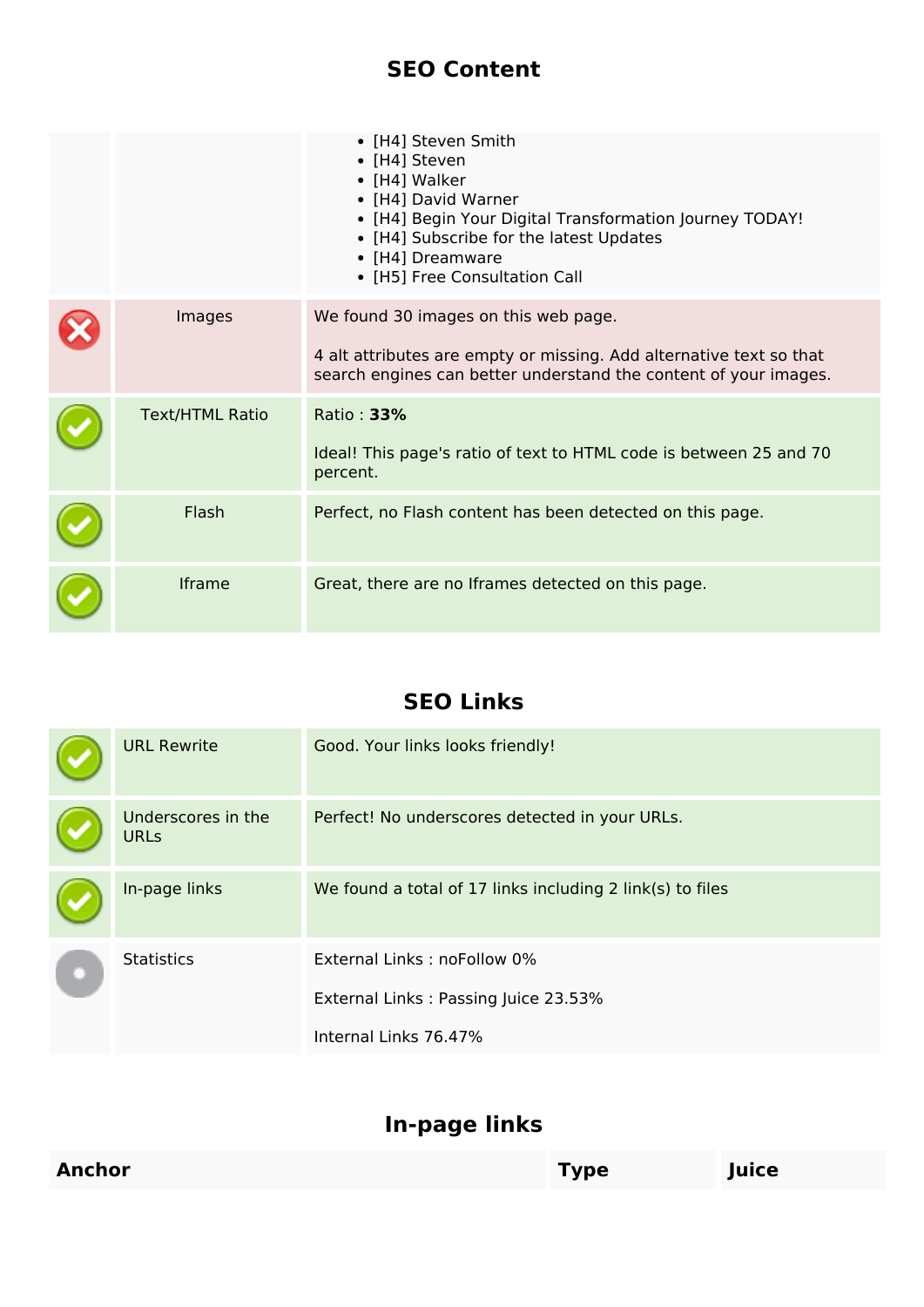## **In-page links**

| Home                                            | Internal | Passing Juice |
|-------------------------------------------------|----------|---------------|
| <b>Solutions</b>                                | Internal | Passing Juice |
| Our Approach                                    | Internal | Passing Juice |
| Competencies                                    | Internal | Passing Juice |
| Technologies                                    | Internal | Passing Juice |
| Testimonials                                    | Internal | Passing Juice |
| <b>Blog</b>                                     | Internal | Passing Juice |
| <b>Team</b>                                     | Internal | Passing Juice |
| Contact                                         | Internal | Passing Juice |
| <b>Get Free Online Consultation</b>             | External | Passing Juice |
| <b>Learn More</b>                               | Internal | Passing Juice |
| How do permissions work in Google Play Instant? | External | Passing Juice |
| <b>Select Plan</b>                              | Internal | Passing Juice |
| <b>View Licences</b>                            | Internal | Passing Juice |
| <b>View Licences</b>                            | Internal | Passing Juice |
| Ė,                                              | External | Passing Juice |
| Ξ                                               | External | Passing Juice |

### **SEO Keywords**

| Keywords Cloud | free social digital marketing<br>customer solutions media development<br>get business |
|----------------|---------------------------------------------------------------------------------------|
|                |                                                                                       |

# **Keywords Consistency**

| <b>Keyword</b> | <b>Content</b> | <b>Title</b> | <b>Keywords</b> | <b>Descripti</b><br>on | <b>Headings</b> |
|----------------|----------------|--------------|-----------------|------------------------|-----------------|
| digital        | 22             | ×            |                 |                        |                 |
| marketing      |                | ×            |                 |                        |                 |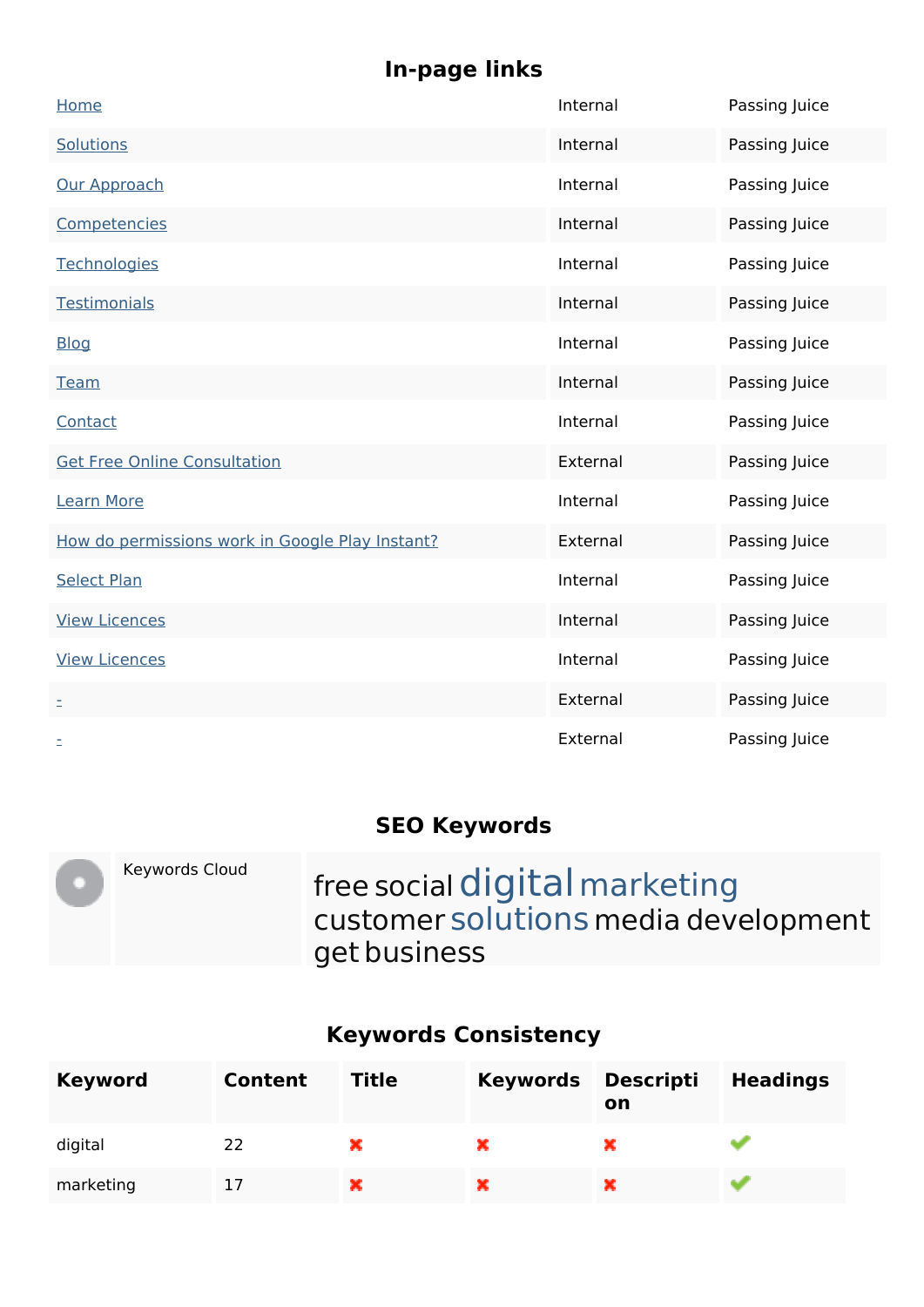## **Keywords Consistency**

| solutions   | 14 | æ    |  |  |
|-------------|----|------|--|--|
| business    | 13 | ×    |  |  |
| development | 13 | a ma |  |  |

# **Usability**

| Url                | Domain: dreamware.in<br>Length: $12$              |
|--------------------|---------------------------------------------------|
| Favicon            | Great, your website has a favicon.                |
| Printability       | We could not find a Print-Friendly CSS.           |
| Language           | Good. Your declared language is zx.               |
| <b>Dublin Core</b> | This page does not take advantage of Dublin Core. |

#### **Document**

|            | Doctype                | HTML 5                                                                |  |  |  |
|------------|------------------------|-----------------------------------------------------------------------|--|--|--|
|            | Encoding               | Perfect. Your declared charset is UTF-8.                              |  |  |  |
|            | <b>W3C Validity</b>    | Errors: 8<br>Warnings: 0                                              |  |  |  |
|            | <b>Email Privacy</b>   | Warning! At least one email address has been found in the plain text. |  |  |  |
|            | <b>Deprecated HTML</b> | Great! We haven't found deprecated HTML tags in your HTML.            |  |  |  |
| Speed Tips |                        | Excellent, your website doesn't use nested tables.                    |  |  |  |
|            |                        | Too bad, your website is using inline styles.<br>×                    |  |  |  |